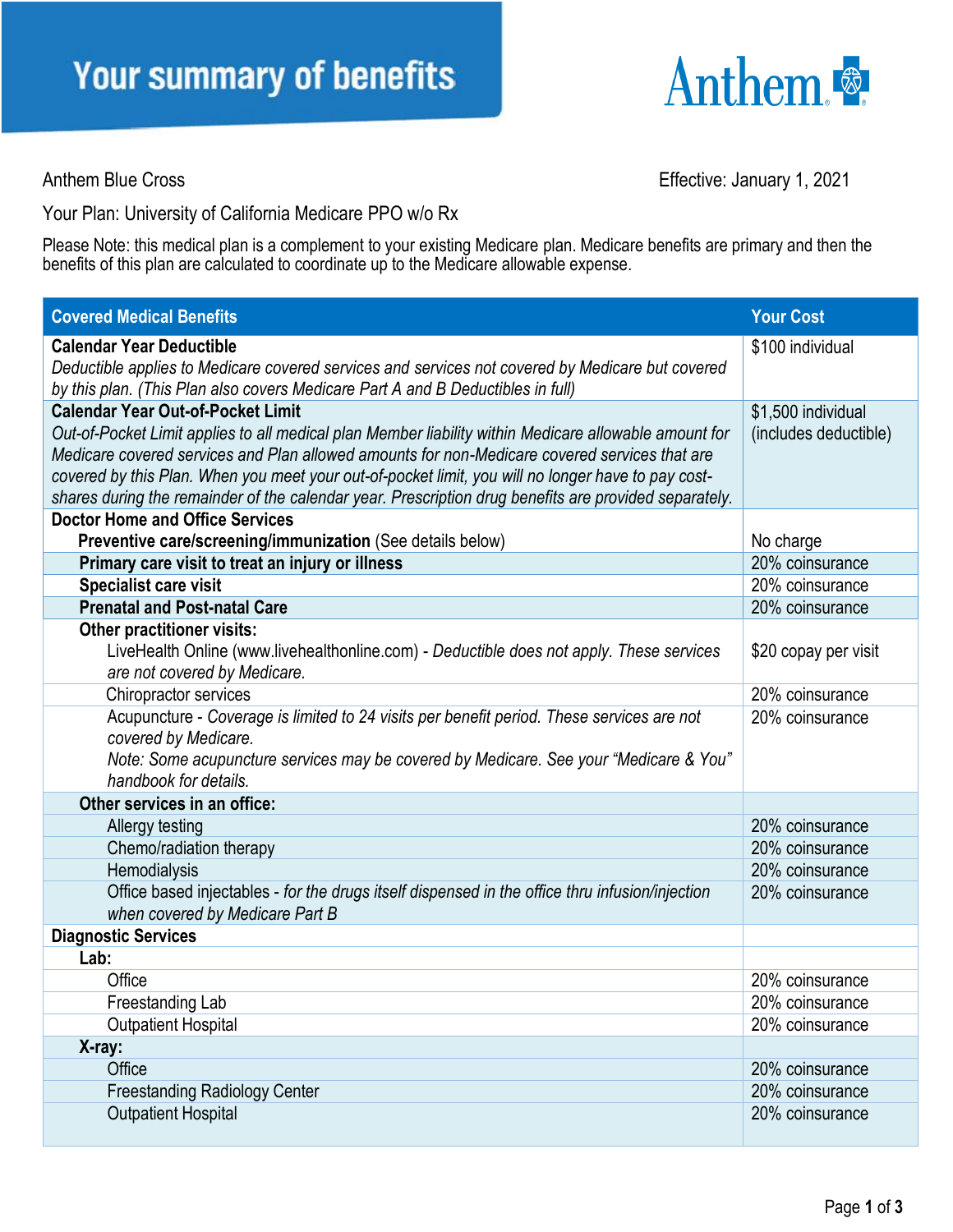## **Your summary of benefits**



| <b>Covered Medical Benefits</b>                                                               | <b>Your Cost</b> |
|-----------------------------------------------------------------------------------------------|------------------|
| Advanced diagnostic imaging (for example, MRI/PET/CAT scans):                                 |                  |
| Office                                                                                        | 20% coinsurance  |
| <b>Freestanding Radiology Center</b>                                                          | 20% coinsurance  |
| <b>Outpatient Hospital</b>                                                                    | 20% coinsurance  |
| <b>Emergency and Urgent Care</b>                                                              |                  |
| <b>Emergency room facility services</b>                                                       | 20% coinsurance  |
| <b>Emergency room doctor and other services</b>                                               | 20% coinsurance  |
| Ambulance (air and ground)                                                                    | 20% coinsurance  |
| <b>Urgent Care (office setting)</b>                                                           | 20% coinsurance  |
| Outpatient Mental/Behavioral Health and Substance Abuse                                       |                  |
| Doctor office visit when covered by Medicare                                                  | 20% coinsurance  |
| Doctor office visit when not covered by Medicare                                              | 20% coinsurance  |
| <b>Facility fees</b>                                                                          | 20% coinsurance  |
| <b>Outpatient Surgery</b>                                                                     |                  |
| <b>Facility fees:</b>                                                                         |                  |
| <b>Hospital or Freestanding Surgical Center</b>                                               | 20% coinsurance  |
| Doctor and other services                                                                     | 20% coinsurance  |
| Hospital Stay (all inpatient stays including maternity, mental / behavioral health, and       |                  |
| substance abuse)                                                                              |                  |
| Facility fees (for example, room & board) for first 60 days                                   | No charge        |
| Facility fees 61 <sup>st</sup> through 91 <sup>st</sup> day                                   | 20% coinsurance  |
| Facility fees beyond lifetime reserve (These services are not covered by Medicare)            | 20% coinsurance  |
| Doctor and other services                                                                     | 20% coinsurance  |
| <b>Recovery &amp; Rehabilitation</b>                                                          |                  |
| Home health care                                                                              | 20% coinsurance  |
| Rehabilitation services (for example, physical/speech/occupational therapy):                  |                  |
| Office                                                                                        | 20% coinsurance  |
| Outpatient hospital                                                                           | 20% coinsurance  |
| <b>Habilitation services</b>                                                                  | 20% coinsurance  |
| <b>Cardiac rehabilitation</b>                                                                 |                  |
| Office                                                                                        | 20% coinsurance  |
| Outpatient hospital                                                                           | 20% coinsurance  |
| Skilled nursing care (in a facility)                                                          |                  |
| 21 <sup>st</sup> through 100 <sup>th</sup> day                                                | 20% coinsurance  |
| 101 <sup>st</sup> day and after (These services are not covered by Medicare)                  | 20% coinsurance  |
| <b>Exhausted Medicare Benefits</b>                                                            | 20% coinsurance  |
| When you have reached a Medicare Benefit limit or cap limit, the Plan will provide additional |                  |
| benefits. See your plan SPD for specific criteria that must be satisfied.                     |                  |
| <b>Hospice</b>                                                                                | 20% coinsurance  |
| <b>Durable Medical Equipment</b>                                                              | 20% coinsurance  |
| <b>Prosthetic Devices</b>                                                                     | 20% coinsurance  |
| <b>Hearing Aids</b>                                                                           | 20% coinsurance  |